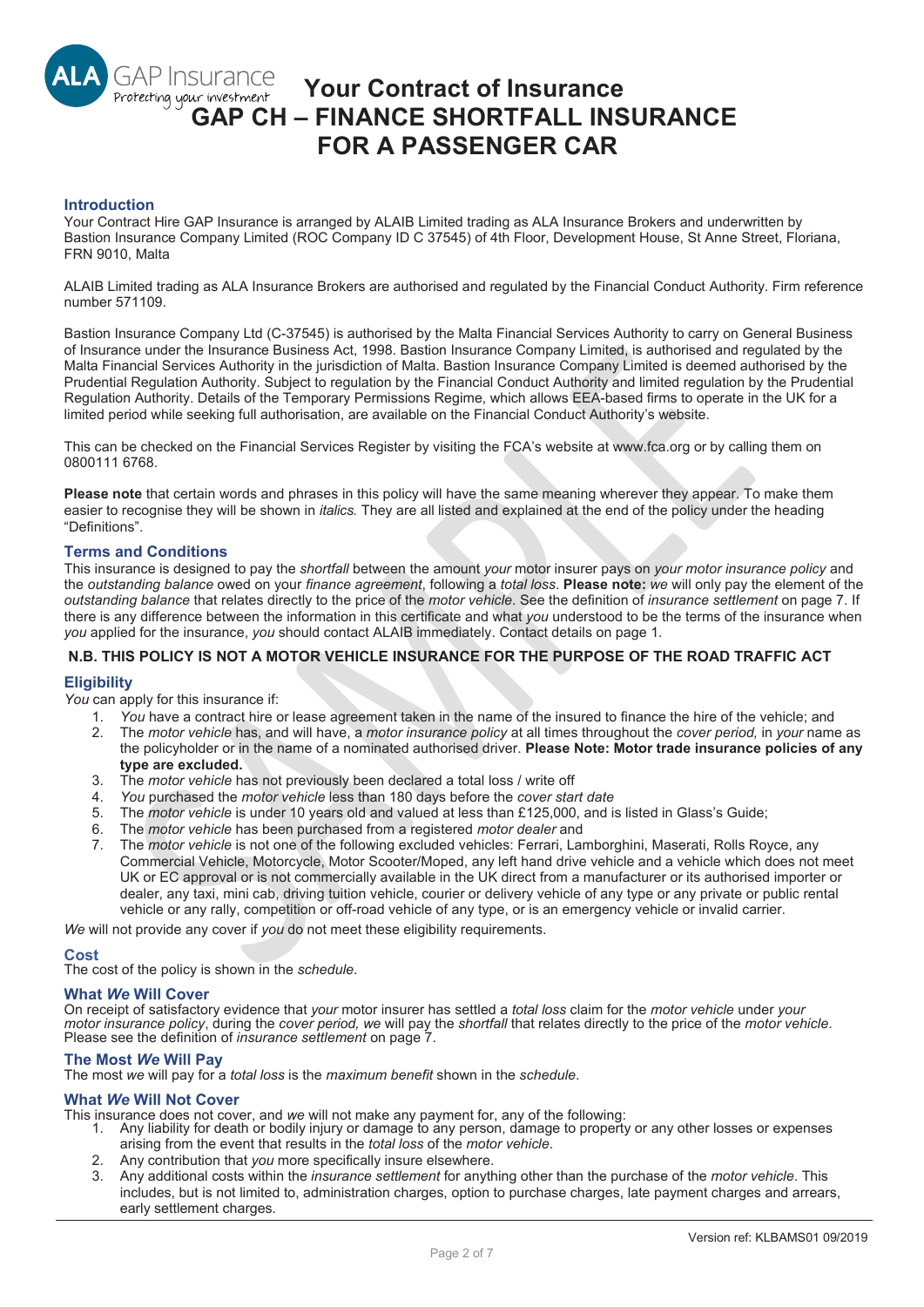- 4. Any of *your finance agreement* instalments that are in arrears or any interest on arrears, or any deficit due to nonpayment or erratic payment of any amounts that *you* should have paid under the terms of *your finance agreement* or any outstanding financed amount transferred from any previous finance agreement including "Cash Back" to *your* current *finance agreement*.
- 5. If the event causing the *total loss* is occasioned by *your* deliberate act or with *your* consent.
- 6. If the claim or loss is caused by *you* taking part (either directly or indirectly) in a crime.
- 7. Drink driving offence or *you* being under the influence of drugs.
- 8. The amount of any policy excess on *your motor insurance policy* exceeding £250.
- 9. *Your motor insurance policy* insurer replacing *your motor vehicle* or offering *you* a replacement vehicle in settlement which you decline.
- 10. *Your motor insurance policy* insurer offers to repair *your motor vehicle* but *you* have instead requested the claim to be dealt with on a *total loss* basis.
- 11. If the claim or loss is directly or indirectly caused by war, invasion, acts of foreign enemies, hostilities (whether war be declared or not), civil war, rebellion, revolution, insurrection, military or usurped power, riot or civil commotion, terrorist activity of any kind.
- 12. If the claim or loss is directly or indirectly caused by ionising radiation or contamination by radioactivity from any nuclear fuel or from any nuclear waste from the combustion of nuclear fuel.
- 13. Any VAT element of any claim where *you* are VAT registered.
- 14. Any deduction by *your* Motor Insurer for any unrepaired pre-accident damage.

## **Claims procedure**

This insurance is administered by AMS Insurance Services Limited on behalf of the underwriters. AMS is authorised and regulated by the Financial Conduct Authority No. 310422. If you need to make a claim under *your* policy please telephone AMS Insurance Services Ltd. on 01869 232563 Email: claims@ams-gap.com. Their address is: 52 Heyford Park House, Upper Heyford, Oxfordshire OX25 5HD.

*You* should make a claim and provide all necessary proof as soon as possible after the event leading to the *total loss* of the *motor vehicle*, but in any event within 120 days of the date of *total loss*. If *you* do not do this payment of *your* benefit may be delayed or reduced. *We* may provide an extension of that period if *you* make a request in writing giving a reasonable explanation for the delay.

*Your* claim must be accompanied by a copy of any *finance agreement*, settlement statement for your *finance agreement* incorporating a breakdown of any arrears or interest on the arrears and interest rebate, a copy of your motor insurance certificate, a copy of the statement by *your motor insurance policy* insurer disclosing in full the basis of the calculation used in arriving at the *insurance settlement* amount and evidence of payment of the *insurance settlement*, *your* fully detailed vehicle purchase order and invoice, plus this insurance certificate.

*We* may require other documents to validate *your* claim and it is *your* responsibility to provide these.

Documents must be certified as correct by an official of *your motor insurance policy* insurer and *your lender*. *We* will give *you* information on how to complete *your* claim form and tell *you* any other details that are required.

## **Claims conditions**

If *you* have another similar insurance with *us* or with any other insurer, in respect of the same *motor vehicle* then *we* reserve the right to reduce any benefit *we* may pay on this policy.

## **Fraudulent claims or misleading information**

*We* take a robust approach to fraud prevention in order to keep premium rates down so that *you* do not have to pay for other people's dishonesty. If any claim made by *you* or anyone acting on *your* behalf under this insurance is fraudulent, deliberately exaggerated or intended to mislead, *we* may:

- not pay *your* claim; and
- recover (from *you*) any payments we have already made in respect of that claim; and
- terminate *your* insurance from the time of the fraudulent act; and
- inform the police of the fraudulent act.

If *your* insurance is terminated from the time of the fraudulent act, *we* will not pay any claim for any incident which happens after that time and may not return any of the insurance premium(s) already paid.

## **General conditions**

### **Improving** *your* **vehicle, renegotiating** *your finance agreement*

If *you* add to, or make any improvements to the *motor vehicle* or renegotiate any term(s) of the *finance agreement, you* must tell ALAIB immediately. Contact details on page 1. If *you* do not, payment of *your* benefit may be delayed or reduced. When *you* tell ALAIB, an additional premium may be required.

## **Subrogation**

We may, at our discretion, take any steps at *our* cost in *your* name against any person, including but not limited to, *your motor insurance policy* insurer, to recover any money paid in settlement of *your* claim. *You* must give *us* all the assistance that is necessary.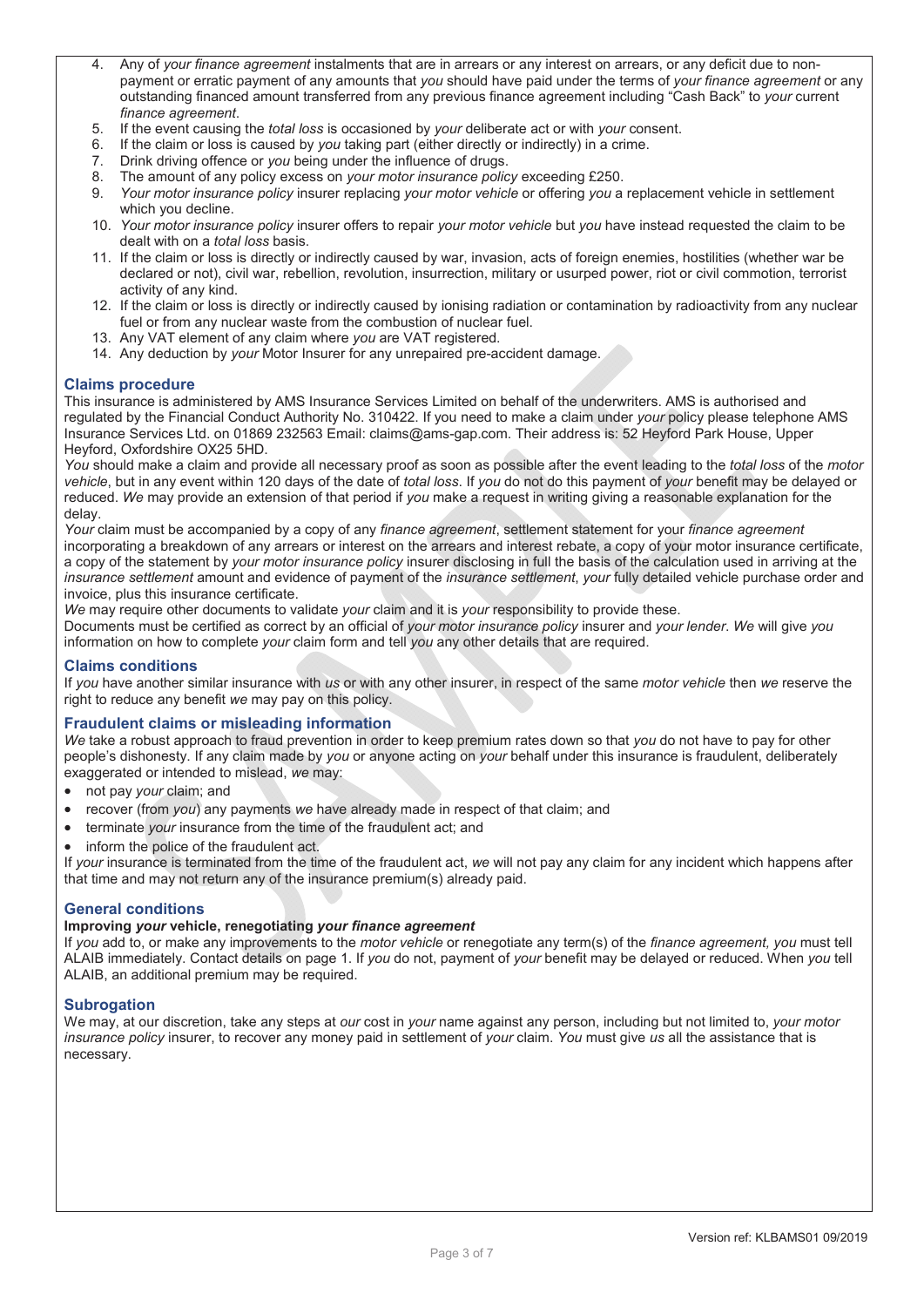## **Policy Transfer**

*Your* policy is only transferable under the following conditions:

- x If, in the event of a total loss and your motor insurer replaces *your motor vehicle* with one of the same make, model and specification, *we* will provide a new GAP Policy for this *motor vehicle* for the term and cover of *your* original GAP Policy free of charge. There is no administration or transfer fee.
- x In the event of *your death* within the term of this policy the remaining benefit of this insurance may be transferred to *your*  spouse or partner.
- x If *you* sell or change *your motor Vehicle*, provided that no claim has been made under this Insurance, *you* may transfer this policy to the eligible replacement vehicle, as long as the new vehicle purchase price is not greater than the original vehicle purchase price, subject to *our* agreement. There is no administration or transfer fee.

## **Policy Cancellation**

## **Within The 30 Day Cooling Off Period**

*You* may cancel this insurance, without giving reason by advising ALAIB within 30 days of it starting. *You* will receive a full refund of all premium paid from ALAIB provided that no claim has been made and *you* do not intend to make a claim.

## **After The 30 Day Cooling Off Period**

To cancel your policy after the cooling off period, please contact ALAIB Limited

If *you* wish to cancel this insurance after the cooling off period then, provided no claim has been made, *you* will receive a straight pro-rata refund of premium proportionate to the unexpired days remaining of the term of the insurance less an administration fee of £35.

## **Certification of cover**

This certificate and *schedule* are issued to *you* by AMS Insurance Services Limited in its capacity as agent of the Insurer, Bastion Insurance Company Limited through AMS Insurance Services Limited under contract reference KLBAMS01 01/09/2019.In exchange for *you* paying the premium amount referenced in *your schedule*, *you* are insured in accordance with the terms & conditions contained in these documents (and any amendments made to them) for the duration of *your* policy.

Signed by:

Peter McKenna

Authorised Signatory of AMS Insurance Services Limited.

## **Customer Complaints**

Our aim is to ensure that all aspects of your insurance are dealt with promptly, efficiently and fairly. At all times we are committed to providing you with the highest standard of service.

If you wish to make a complaint about any of the following:

- sale of this insurance policy,
- information or advice provided during the sales process,
- terms and conditions of the policy,
- general administration of your policy including claims,

Please email or write to us using the below contact details:

AMS Insurance Services Ltd Heyford Park House Heyford Park Upper Heyford Oxfordshire OX25 5HD. Tel: 01869 232563 Email: info@ams-gap.com

Your complaint will be acknowledged no later than the end of the next working day and final written response will be provided within 15 working days. If a final response is not provided within fifteen working days, you will be informed about the cause of the delay and an indication when the investigation is likely to be complete.

Should your complaint be about the Company which has issued the policy, you may write to Mr Anthony Mowatt, Director (Email: anthony.mowatt@bastion-insurance.com) of Bastion Insurance Company Limited, 4th Floor, Development House, St Anne Street, Floriana, FRN 9010, Malta. When writing please include the following information: 1) name, address and postcode, telephone number and email address, 2) policy number and/or claim number, 3) the reason for your complaint, and 4) copies of any material you may wish to provide us.

If you remain dissatisfied, you may have the right to refer your complaint to the Financial Ombudsman Service (FOS).

The contact details for the FOS are: The Financial Ombudsman Service, Exchange Tower, London E14 9SR. Telephone 0800 023 4567 (calls to this number are free from "fixed lines" in the UK) or 0300 123 9123 (calls to this number are charged at the same rate as 01 and 02 numbers on mobile phone tariffs in the UK). Email complaint.info@financial-ombudsman.org.uk.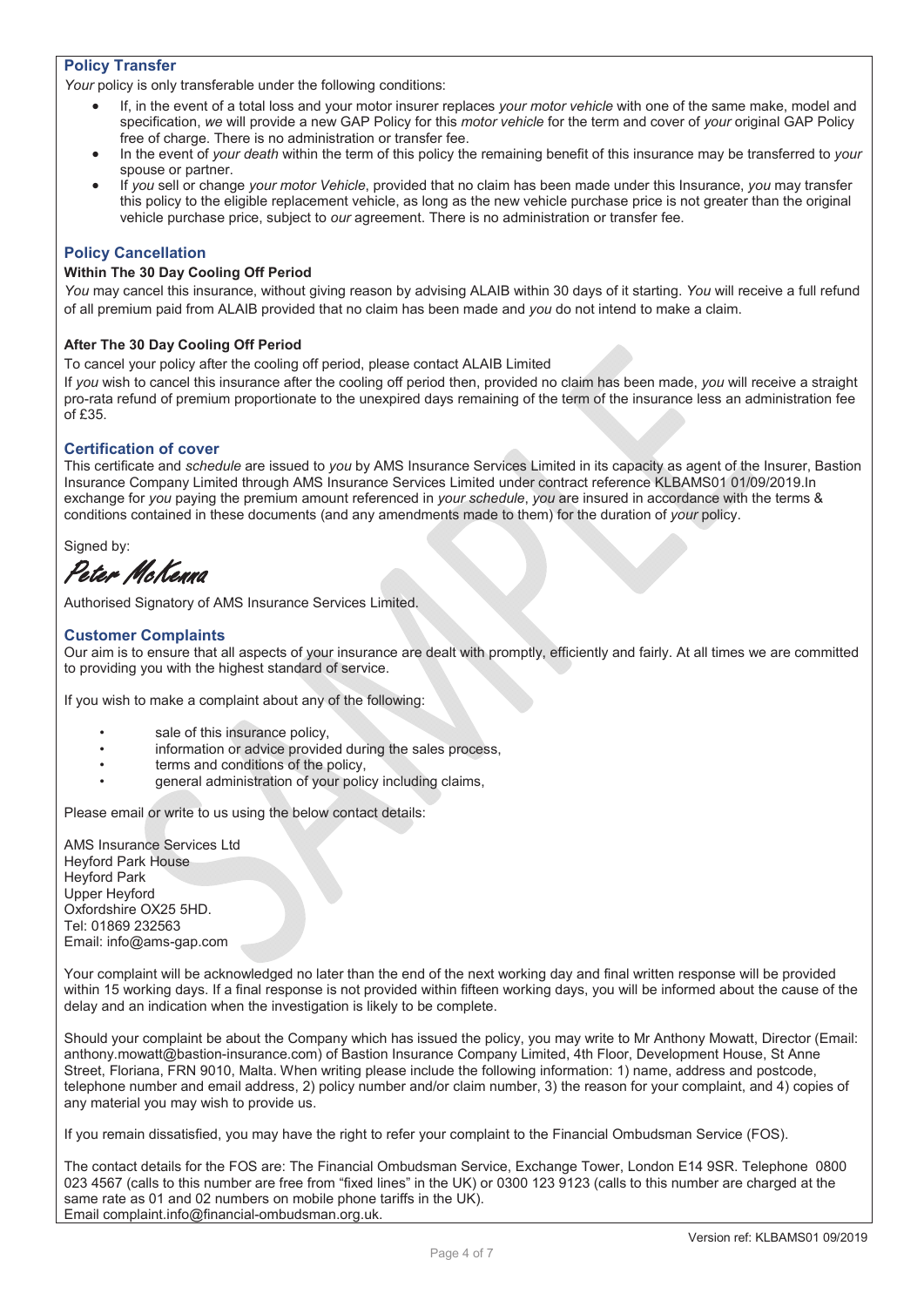The FOS is an independent service in the UK for settling disputes between consumers and businesses providing financial services. You can find more information on the FOS at www.financial-ombudsman.org.uk.

The European Union offers an Online Dispute Resolution platform, which may assist some customers with a complaint. You can access this platform at http://ec.europa.eu/odr

In the event that your complaint remains unresolved and in order to seek an independent review, you may also write to the Arbiter for Financial Services: -

Office of the Arbiter for Financial Services First floor, St Calcedonius Square Floriana FRN1530 Malta

## **Premiums and Claims –** *Your* **Rights**

When handling premium payments from *you* that are due to *us***,** and when handling any premium refund due to *you*, ALAIB Limited and or AMS act as *our* authorised agents. This means that when *you* pay a premium to ALAIB or AMS it is deemed to have been received by *us***,** and that any premium refund paid by ALAIB or AMS is not deemed to have been paid until *you* have received the payment.

Also, when AMS handle a claim *you* make under this policy they act as *our* authorised agents. This means that any valid claim *you* make with AMS which is to be settled by a payment**,** is not deemed to have been settled until *you* have received the payment

## **Law & Jurisdiction**

This policy shall be governed by the laws of England and Wales and subject to the non-exclusive jurisdiction of the courts of England.

### **Financial Services Compensation Scheme**

*We* are covered by the Financial Services Compensation Scheme. *You* may be entitled to compensation from the scheme if *we*  are unable to meet *our* obligation to *you* under this contract. Further information can be obtained from the Financial Services Compensation Scheme, 10th Floor, Beaufort House, 15 St. Botolph Street, London, EC3A 7QU. Tel: 0800 678 1100 (Freephone) or 020 7741 4100. Website: www.fscs.org.uk

### **Data Protection Notice**

AMS Insurance Services Limited are the data controllers (as defined by the Data Protection Act 2018 and all applicable laws which replace or amend it, including the General Data Protection Regulation) who may collect and process *your* personal information.

For full details of what data AMS collect about *you*, how AMS use it, who AMS share it with, how long AMS keep it and *your* rights relating to *your* personal data, please refer to the AMS Privacy Notice which will be available on the AMS website https://www.ams-gap.com/privacy-policy.

If *you* do not have access to the Internet, please write to the Group Data Protection Officer (address below) with *your* address, and a copy will be sent to *you* in the post.

#### In summary:

AMS Insurance Services Limited may, as part of our agreement with *you* under this contract, collect personal information about *you*, including:

- Name, address, contact details, date of birth and cover required
- Financial information such as bank details
- Details of any claim

AMS Insurance Services Limited may collect and process *your* sensitive personal information, such as information about any criminal convictions or offences, for the purpose of insurance and claims administration.

All phone calls may be monitored and recorded and the recordings used for fraud prevention and detection, training and quality control purposes.

*Your* personal information may be shared with third parties which supply services to us or which process information on *our* behalf (for example, premium collection and claims validation, or for communication purposes related to *your* cover). *We* will ensure that they keep *your* information secure and do not use it for purposes other than those that we have specified in our Privacy Notice.

Some third parties that process *your* data on our behalf may do so outside of the European Economic Area ("EEA"). This transfer and processing is protected by EU Model Contracts which aim to provide the equivalent level of data protection to that found in the EU.

AMS Insurance Services Limited will keep *your* personal information only for as long as we believe is necessary to fulfil the pur

poses for which the personal information was collected (including for the purpose of meeting any legal obligations).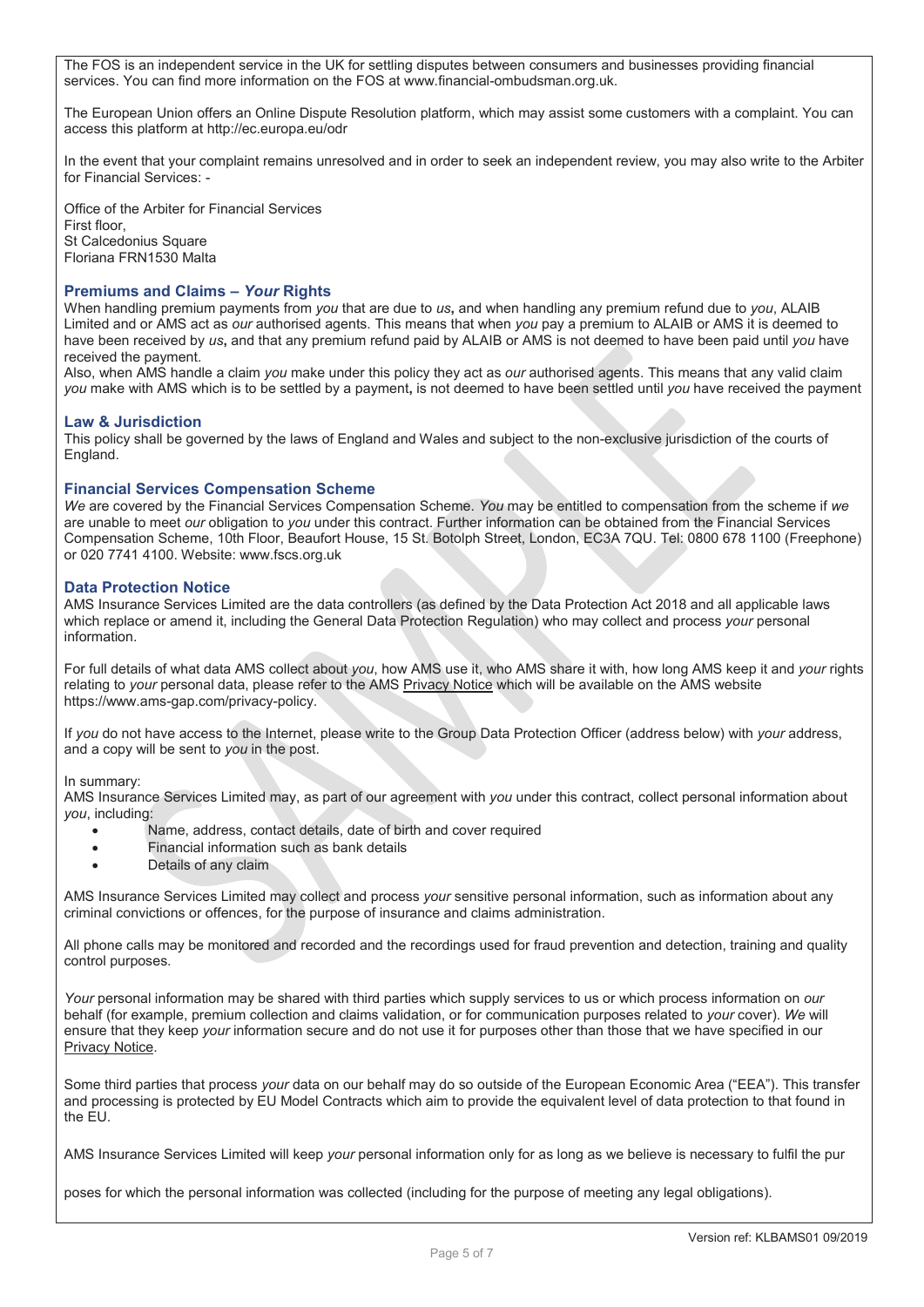AMS will share *your* information if we are required to by law. We may share *your* information with enforcement authorities if they ask us to, or with a third party in the context of actual or threatened legal proceedings, provided we can do so without breaching data protection laws.

If *you* have any concerns about how *your* personal data is being collected and processed, or wish to exercise any of *your* rights detailed in our Privacy Notice, please contact

Data Protection Officer AMS Insurance Services Limited Heyford Park House Upper Heyford Oxfordshire OX25 5HD Telephone: 01869232563

## **Disclosure of Important Information**

In accepting *your* application for this insurance, *we* have relied on the information *you* have given *us*. *You* must take reasonable care to provide complete and accurate answers to the questions asked when *you* take out or make changes to *your* policy. If the information provided by *you* is not complete and accurate the extent of cover may be affected and *we*:

- may cancel *your* policy and refuse to pay any claim;
- may not pay any claim in full.

If *you* become aware that any information *you* have given is incomplete or inaccurate, please contact AMS Insurance Services Limited (AMS) at Heyford Park House, Heyford Park, Upper Heyford, Oxfordshire, OX25 5HD as soon as possible. *We* will write to *you* if *we*:

- x intend to cancel *your* policy; or
- x need to amend the terms of *your* policy; or require *you* to pay more for *your* insurance.

## **Sanctions**

*We* shall not provide any benefit under this contract of insurance to the extent of providing cover, payment of any claim or the provision of any benefit where doing so would breach any sanction, prohibition or restriction imposed by law or regulation.

## **Rights of Third Parties**

A person who is not a party to this policy has no right under the Contracts (Rights of Third Parties) Act 1999 to enforce any term of this policy but this does not affect any right or remedy of a third party which exists or is available apart from that Act. For *your* information, the Contracts (Rights of Third Parties) Act 1999 allows a person who is not a party to a contract to be able to enforce that contract if the contract expressly allows him/her to or if the contract confers a benefit upon him/her. However the Act will not be applied if the parties make it clear in the contract that the third party does not have the right to enforce it. For further guidance please see www.legislation.gov.uk or contact the Citizens Advice Bureau.

## **Definitions**

*Cover end date"* means the earliest of:

- 1. the date *you* sell or transfer the *motor vehicle*;
- 2. the date benefit is paid under this insurance;
- 3. the date on which *you* cease to have a *motor insurance policy* in place covering the *motor vehicle;*
- 4. the date this certificate terminates as stated on the *schedule.*

*"Cover period"* means the period from the *cover start date* to the *cover end date*.

*"Cover start date"* means the date on which AMS or the AMS authorised motor dealer/broker, receives the premium payable for cover or the date given on *your schedule,* whichever is later.

*"Finance Agreement"* means the original hire purchase, lease, lease purchase, PCP, contract hire, conditional sale, loan or credit agreement between *you* and the *lender* for the purchase and/or use of the *motor vehicle*.

"Insurance settlement" means the payment amount you receive under your motor insurance policy following the total loss of the *motor* vehicle.

*"Insured person"* means the person named in the *schedule*.

*"Lender***"** means the finance company that is named in any *finance agreement*.

*"Motor insurance policy"* means a standard form of comprehensive motor vehicle insurance policy with a motor insurer registered in the United Kingdom and issued to *you* and in force on the *motor vehicle*.

*"Motor vehicle"* means the passenger car as identified in the *schedule* that is made for private or business use on the public highway and has a value that does not exceed £125,000.

*"Negative equity"* means the situation where the *original purchase price* of the *motor vehicle* financed by the *finance agreement* is above the manufacture's published retail list price at time of purchase or its retail market value if a used vehicle.

**"Original purchase price"** means the price paid by *you* or the finance company under your finance agreement for the *motor vehicle* (including all factory fitted accessories) and after any discount given but does NOT include the cost of road fund licence, new vehicle registration fee, fuel, paintwork and/or upholstery protection kits, insurance premiums (including the premium for this policy), warranty premiums, dealer fitted accessories, any finance arrears and any such associated costs and any negative equity.